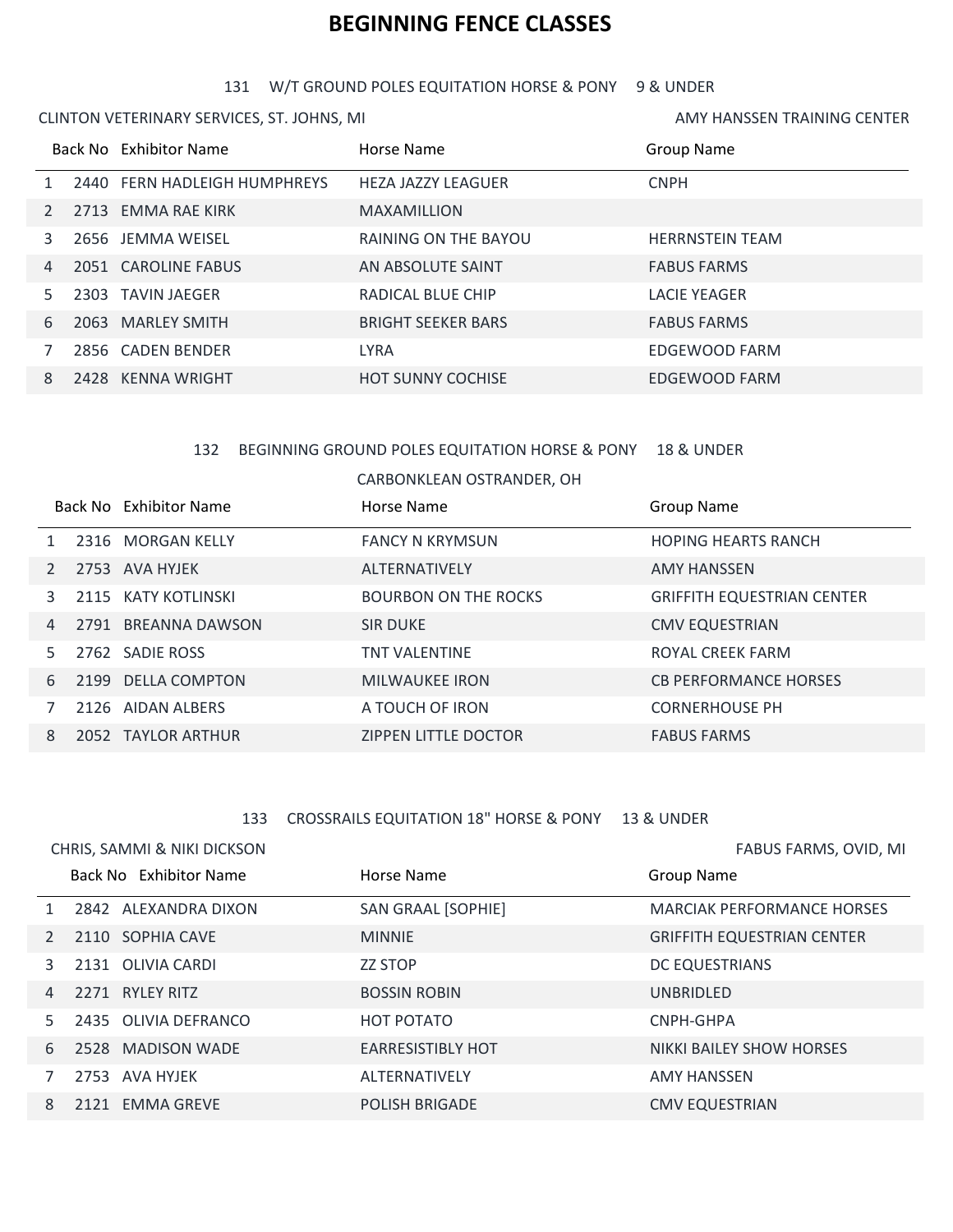#### CROSSRAILS EQUITATION 18" HORSE & PONY 14-18

#### MH EQUIPMENT, PEORIA, IL

|    |      | Back No Exhibitor Name  | Horse Name              | <b>Group Name</b>                 |
|----|------|-------------------------|-------------------------|-----------------------------------|
|    |      | 2105 ELLIE WATSON       | <b>LOUIE</b>            | <b>GRIFFITH EQUESTRIAN CENTER</b> |
|    | 2903 | ISAIAH BAUGHMAN         | <b>LEROY</b>            | SL PERFORMANCE HORSES             |
| 3  |      | 2116 ALYSSA GALOWNIA    | <b>PASS THE DETAILS</b> | <b>GRIFFITH EQUESTRIAN CENTER</b> |
| 4  |      | 2436 REAGYN BECKWITH    | <b>RGR TOUGH LOVE</b>   | CNPH-GHPA                         |
| 5. |      | 2441 HALLEY NAU         | ZIPS SON DEE CHIP       | <b>CNPH</b>                       |
| 6  |      | 2820 KYLA ROWLEY        | SINGINGMYHYMNSONG       | NTS PERFORMANCE HORSES            |
|    |      | 2740 GRACE SHAFER       | KISS MY ZIPN ASSETS     | <b>FIREFLY RIDGE STABLES</b>      |
| 8  | 2739 | <b>HAILEY GREY-GRIM</b> | <b>KPH ARTIST KOPY</b>  | <b>FIREFLY RIDGE STABLES</b>      |

#### BEGINNING JUMPER 2' HORSE 14-18

# BEST FARRIER SERVICE Horse Name Group Name GUT HEALTH/BASIC EQ. HEALTH Back No Exhibitor Name 1 2451 FAITH GEORGE THIGH HIGHS THIGH HIGHS MSG EQUESTRIAN TEAM 2 2570 JORDAN SCHAUER COMANCHE SKYE 2084 ALEXANDRIA PONTIUS YANKEE'S END ZOE WOODLAND PH 4 2122 GABRIELLE MARCHETTI POTENTIAL CHOCOLATE MSG EQUESTRIAN TEAM 5 2751 MADELINE KEYES NOTHIN LIKEA DOUBLE AMY HANSSEN 2230 CAROLYN SCHWAB SCENIC NEVADA SUN MSG EQUESTRIAN TEAM 2244 MAKENNA SLADKY STAR OF WYNN DIXIE DAM QUARTER HORSES 8 2737 ALEXANDRA REYNOLDS SWEET AN SOUR FIREFLY RIDGE STABLES

#### BEGINNING JUMPER 2' HORSE 13 & UNDER

#### CARBONKLEAN OSTRANDER, OH

|                |  | Back No Exhibitor Name | Horse Name             | Group Name      |
|----------------|--|------------------------|------------------------|-----------------|
|                |  | 2266 PATIENCE MURPHY   | <b>FORMAL RUCKUS</b>   | ZOE WOODLAND PH |
|                |  | 2813 KLAIRE HIMSEL     | CASH IN THEM IN        | ZOE WOODLAND PH |
|                |  | 2370 SIERRA BURRIS     | <b>SUNNY</b>           | ZOE WOODLAND PH |
| $\overline{4}$ |  | 2371 MADISON BURRISS   | <b>CHIKITO</b>         | ZOE WOODLAND PH |
| 5.             |  | 2443 KAYLEE LAMARCO    | <b>CHEX MY ROOSTER</b> | <b>CNPH</b>     |
| 6              |  | 2021 KRYSTIN MONROE    | <b>JOHNNY RAGEOUS</b>  | <b>KAT CREW</b> |
|                |  | 2921 CHELSY SCHALL     | <b>TAZER</b>           |                 |